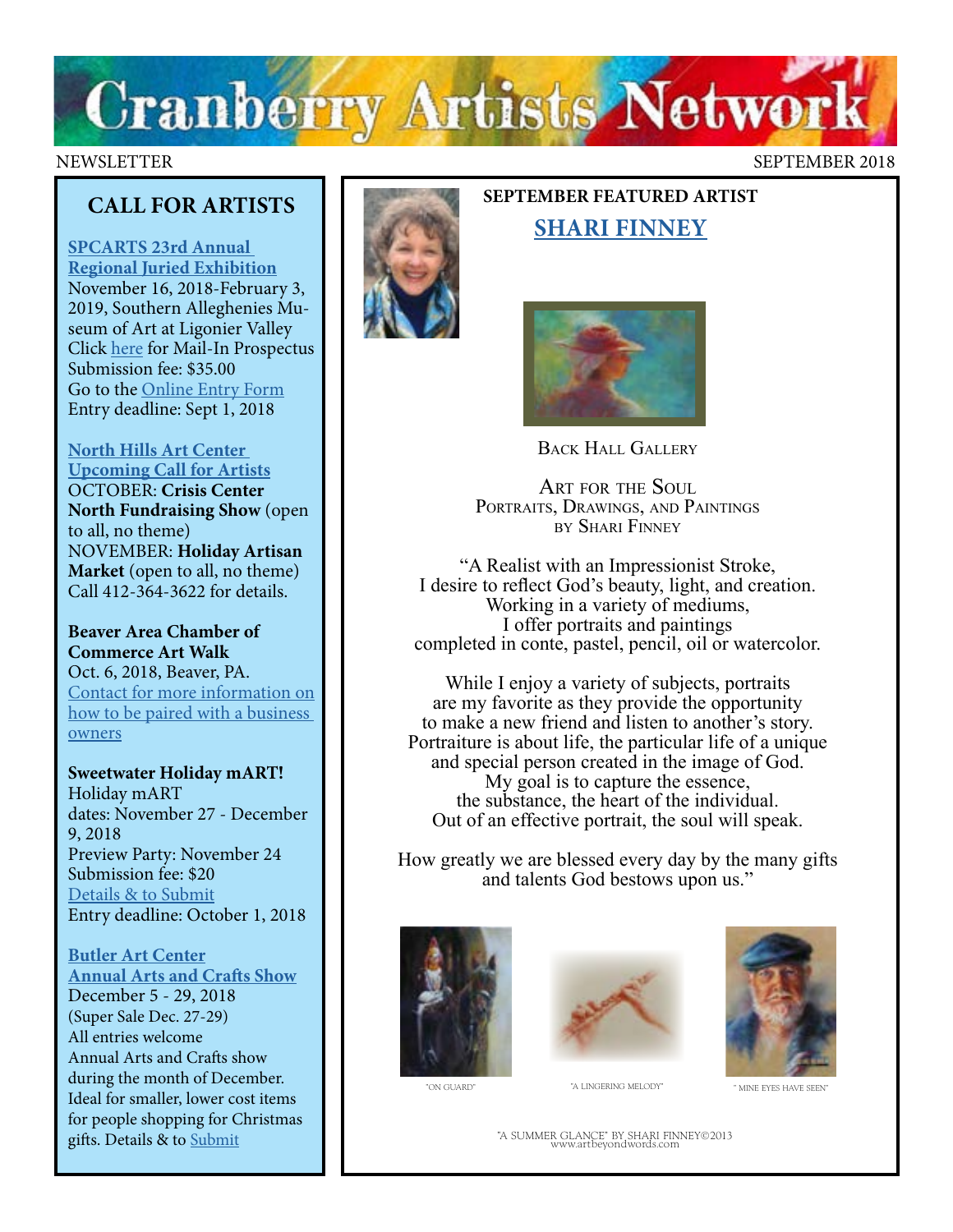### **CRANBERRY ARTISTS NETWORK 2018 CALENDAR OF EVENTS**

- Sep Plein Air Painting
- Sep 11 First Tuesday figure drawing
- Oct 3 First Tuesday figure drawing
- Oct 15 New Member Screening 5-8pm
- Nov 8 Holiday show drop off 4-7pm
- Nov 12 Holiday show starts
- Nov 13 First Tuesday figure drawing on second Tuesday because of election day
- Nov 15 Opening reception for Holiday show 6-8pm
- Dec 4 First Tuesday figure drawing
- Dec 6 General Membership Meeting, 6:30-9pm
- Dec 20 Holiday show ends, artwork pick up 4-7pm

# **Cranberry Municipal BACK HALL GALLERY UPCOMING SCHEDULE**

**[Shari Finney](http://artbeyondwords.com/) "Art for the Soul" August 17 - September 27**

**CAN Plein Air October 4 - November 7**

**CAN Holiday Show November 8 - December 20**

**CAN New Members Show January 2019**



## **MEMBER NEWS**

**Martinis with Monet Show Sales Update -** Sixteen pieces of art were sold during this year's show!

**Plein Air** artists are busy painting each week on Thursday Mornings 9 - 12 or so. If you are interested in Plein air Painting with us email kbischak@comcast.net to be included in the notifications each week.



**Fall Kick off Open Studio Model Session**s on September 4 with a great model, Betsy. Enjoy a relaxing evening with artists, 6 - 8 p.m. at the Cranberry Municipal Building. Each person needs to bring \$10 and whatever art materials (including easels). We supply the snacks, model, music, lighting. We welcome members and non-members. Models will be clothed.

**Kathy Bischak**, **Mary Jane Hadley** and **BJ Wettach** would like to thank everyone who came to their Recollections show opening at the Merrick Art Gallery, 1100 Fifth Ave, New Brighton, PA. Show runs through September 2.

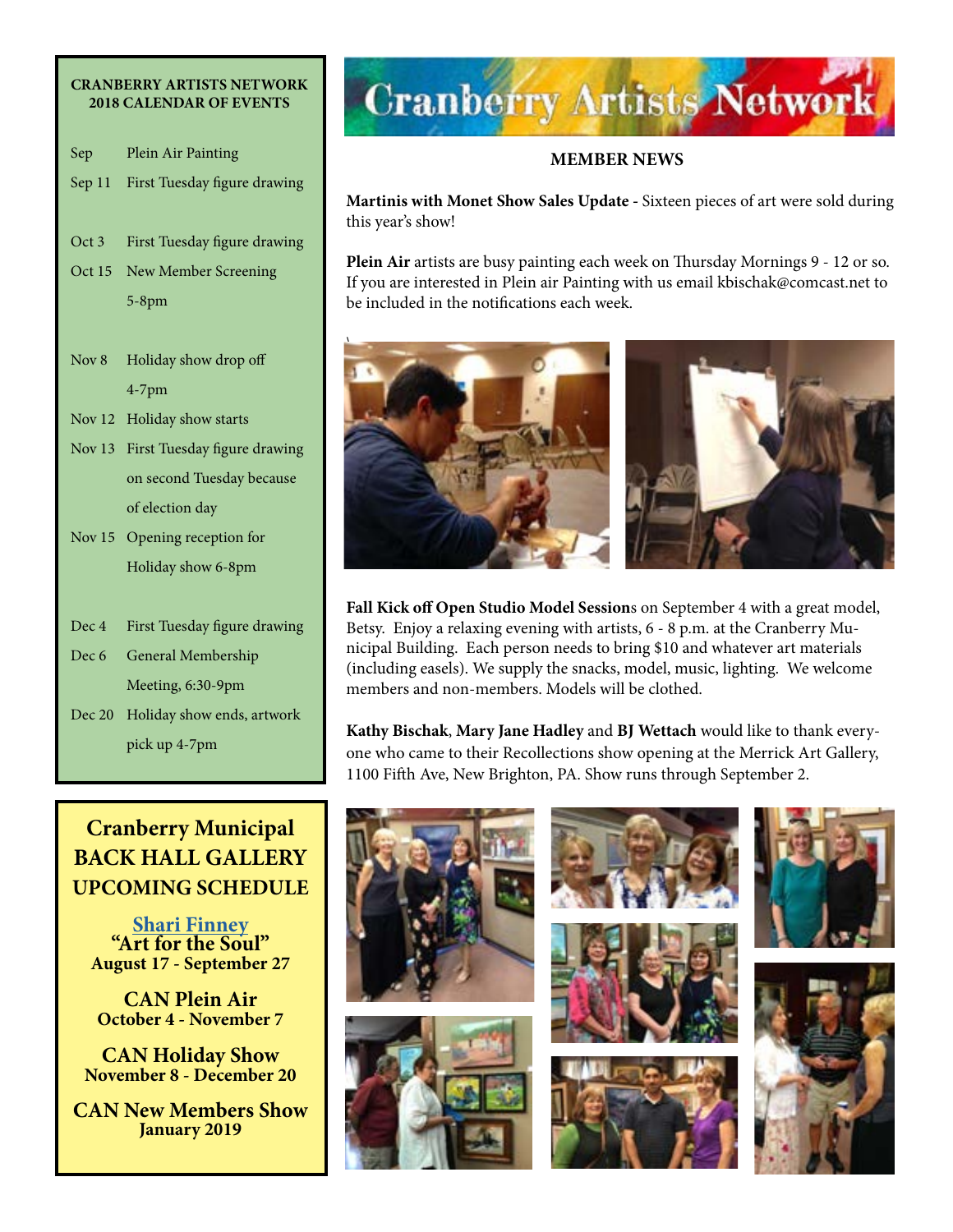

**MEMBER NEWS**



**[Debra](http://www.debratobinart.com/) and [James Tobin](https://jamestobinart.com/)** have their artwork on display in a few shows going on in September which include:

• A 17-piece joint show at Sewickley Clearview Federal Credit Union, 510 Beaver Street, Sewickley, PA from July 3rd through September 30th.

• A 19-piece joint show on display at the [Backstage Bar,](https://trustarts.org/pct_home/visit/facilities/backstage-bar) Cabaret at Theater Square, 655 Penn Avenue, Pittsburgh, PA from August 22nd through October 2nd which will be included in the [Pittsburgh Cultural Trust Gallery Crawl](https://crawl.trustarts.org/) on September 21st from 6:30-10:00pm.

• The Fiber Art Show - Small Treasures through September 9th and The Teapot Show September 22nd through October 21st at [Campbell Pottery Stonewall](http://www.campbellpotterystore.com/events)  [Gallery](http://www.campbellpotterystore.com/events) in Cambridge Springs, PA.

• The Members Show September 10 through October 5 at [North Hills Art Cen](http://northhillsartcenter.com)[ter,](http://northhillsartcenter.com) 3432 Babcock Blvd., Pittsburgh, PA 15237.

• James will also be a featured artist from September 6th through October 26th at the [Oglebay Institute Convergence: Art in the Digital Age Exhibition](https://oionline.com/events/convergence-digital-art-exhibition-stifel-wheeling/), Stifel Fine Arts Center, 1330 National Road, Wheeling, WV.



The steel six-foot tall sculpture symbolizing the campaign behind Cranberry Township Community Chest's 2019 Project of the Year: installing a makerspace inside Cranberry's public library has been moved to it's permanent home at the Mazzoni Reading Garden of the Township library.

**Members Marian Sallade and Patricia Young** will have 5 paintings each in the [Nature and Wildlife exhibit, at the Butler Art Center](http://butlerartcenter.org) 344 Main St. Butler 16001. The opening is September 14th, 7 to 9PM. They will both also have art on display in the [North Hills Art Center](http://www.northhillsartcenter.com/) on Babcock Blvd. Ross Twp. Show opening is August 8th, 7:00pm.

**Member [Martha Skarlinski](https://www.marthahopkinsskarlinski.com/)** is having a 3 person show at the [Eastside Gallery.](http://www.eastside-gallery.com/) Congratulations, Martha!

**CAN Photographers Tech Meetings?** Please contact T.J. D'Andrea [706 Photography and Photo Restoration](http://www.706photo.com/)  tjd706photo@gmail.com



*Exciting Workshop opportunity!* 

**Pittsburgh Watercolor Society presents a 4 day workshop with instructor:** 

# **CAROL CARTER**

**September 24-27, 2018**



**Demonstration on Sunday, September 23rd 1:00 P.M.**

**Andrew Carnegie Free Library & Music Hall 300 Beechwood Ave. Carnegie, PA 15106**

**(FREE PARKING, and easily accessible from I-79, I-376,**

**Cost: \$400 for non-members** 

**Cost: \$375 for members of Pittsburgh Watercolor Society (members must log in to be offered the Member rate).**

**Payment paid securely online via PayPal or by check made out to "PWS" postmarked by September 8 and mailed to:**

**Leslie Badwin 407 Countryside Dr. McKees Rocks, PA 15136**

**See Carol Carter's work at [www.carol-carter.com.](http://www.carol-carter.com)**

**For the workshop supplies list, click [here.](https://www.pittsburghwatercolorsociety.com/resources/Documents/Workshops/PWS_2018_Carter%20Watercolor%20Materials%20List.pdf)** 

**QUESTIONS? Call Leslie Baldwin (412) 720-7380**

**[Registration](https://www.pittsburghwatercolorsociety.com/event-2883908/Registration)**